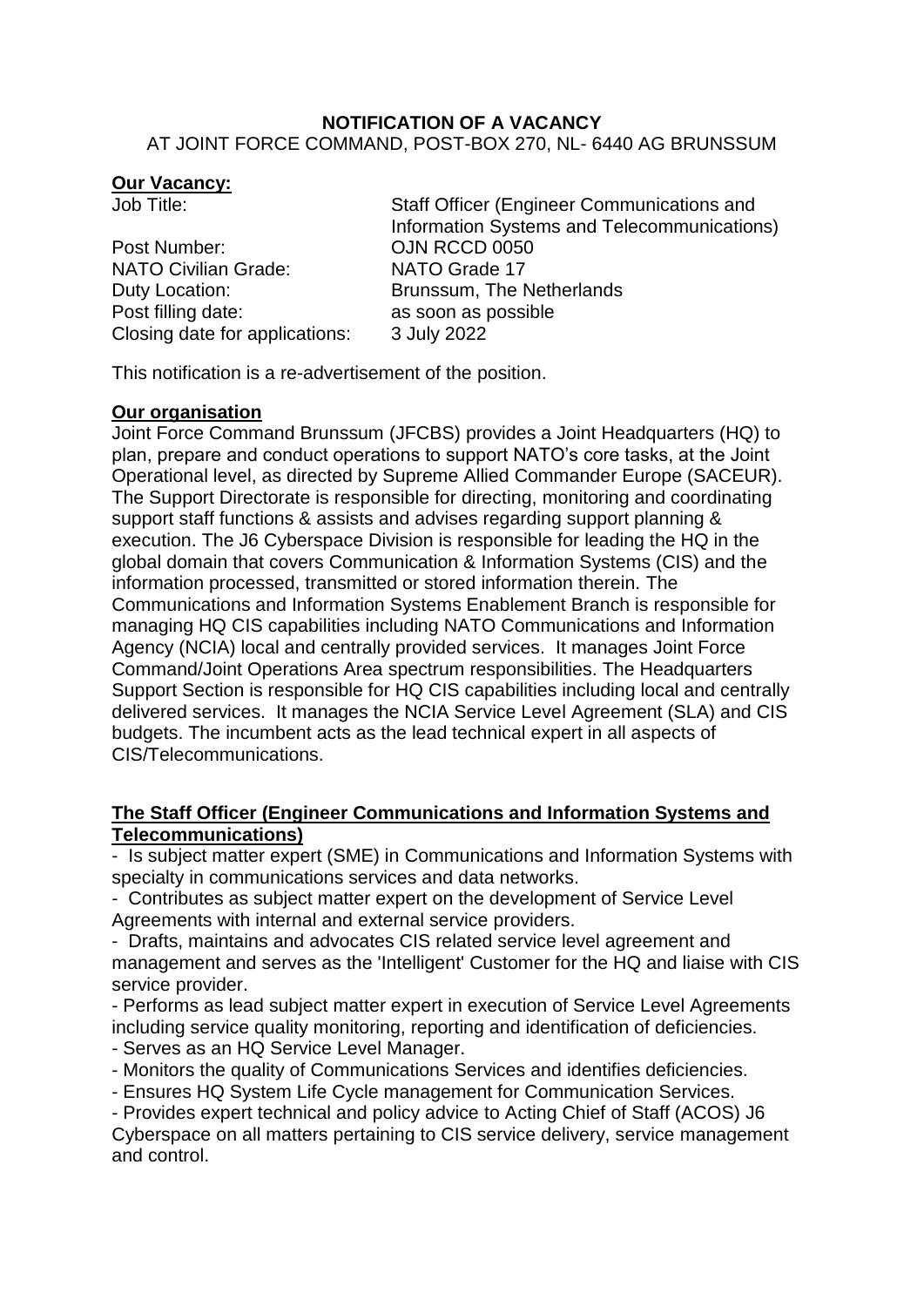- Collects and screens the requirements for the Communications Services budget of the JF HQ and its lead operations and the associated Mid Term Financial Planning and presents cases to resource and financial committees on telecommunications requirements.

- Prepares and produces Telecommunications operations and maintenance financial plans and budget requirements submission for Crisis Response Operations and JF HQ budget for the NATO HQ Working Group of National Technical Experts screening.

- Develops and monitors Telecommunications projects for configuration compliance and HQ operational CIS concepts and operational CIS architectures.

- Defines and develops new telecommunication projects and addresses technical integration aspects with respect to existing capabilities.

- Provides expert advice on CIS projects concerning the most suitable, cost effective funding resources to other members of the CIS staff including coordination of CIS requirements and new capabilities with outside agencies and commands.

- Interfaces with external CIS service providers regarding communication requirements, technical planning and implementation of communication systems.

- Leads and initiates external and internal CIS technical relations, coordination and consultation initiatives for the HQ, including operational support to theatre area of operations and enduring missions.

- Manages and supervises the CIS Training Management Programme for the HQ

- Supports CIS assets and configuration management activities in HQ.

- The employee may be required to perform a similar range of duties elsewhere within the organisation at the same grade without there being any change to the contract.

# **Special Requirements**

The work is normally performed in a normal NATO office working environment. Normal Working Conditions apply. The candidate has to be deployable. The employee may be required to undertake deployments in support of military operations and exercises, and/or TDY assignments, both within and without NATO boundaries. Such operational deployment may exceed 30 days of duration up to 183 days in any period of 574 days, and may be on short notice. For NATO International Civilian (NIC) staff, acceptance of an employment contract linked to this post constitutes agreement to deploy in excess of 30 days if required.

# **Required Qualifications**

- University Degree and 4 years post related experience **OR**

- Higher Secondary education and completed advanced vocational training in related field / discipline leading to a professional qualification or professional accreditation with 5 years post related experience.

- Experience in modern Telecommunications Technology, Systems, and Networks.

- Experience in the development and use of communication networks.

- Experience in managing Service Level Agreements with service providers.

- Broad understanding and knowledge of CIS service delivery in a large international environment, of commercial and civilian standards, and of best practice.

- Valid qualification certificate held in project management with minimum 5 years of experience.

- Valid qualification certificate held in services management, such as ITIL.